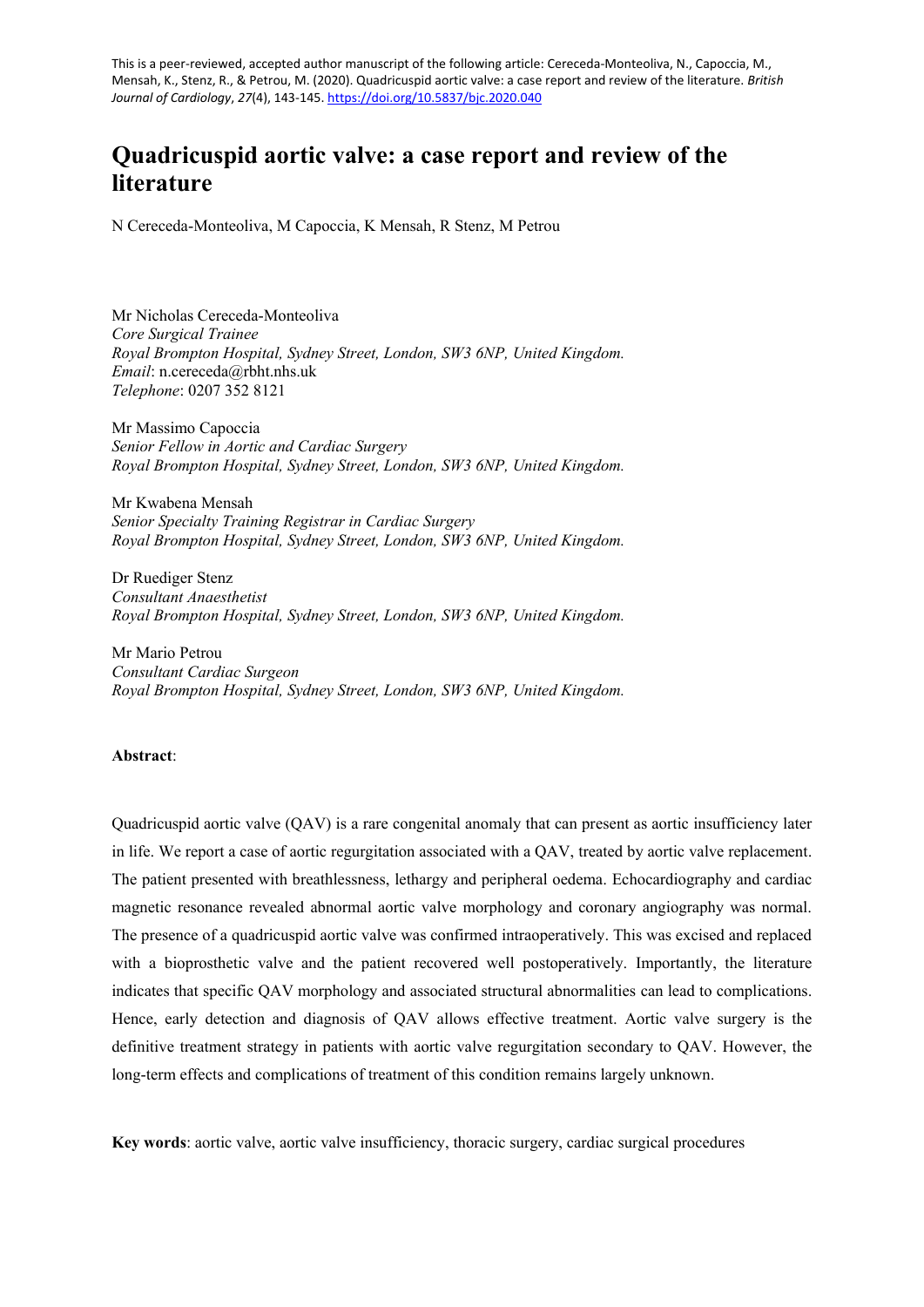## *Word count: 799*

### **Introduction**

Quadricuspid aortic valve  $(QAV)$  is a rare congenital anomaly<sup>1</sup> that can present as aortic insufficiency requiring treatment later in life. We present a case of aortic regurgitation (AR) associated with a QAV, managed by aortic valve replacement and review of the literature surrounding this unusual presentation.

## **Case presentation**

A 65-year-old caucasian lady was referred with progressive effort-related breathlessness for treatment of longstanding AR. She presented with mild bipedal oedema, a regular pulse collapsing in character, with harsh ejection and early diastolic murmurs on auscultation, and no signs of congestive cardiac failure.

Coronary angiography showed normal coronary arteries. A transthoracic echocardiogram (TTE) and cardiac magnetic resonance (CMR) study showed progression to severe eccentric AR, dilatation of the left ventricle (LV) and preserved LV function (EF of 61%). These revealed her aortic valve to be quadricuspid in morphology (figures 1, 2).

Aortic valve replacement surgery was therefore recommended on symptomatic and prognostic grounds.

Surgery was performed without complication. Intraoperative transoesophageal echocardiography (TOE) confirmed the presence of a quadricuspid aortic valve (figure 3) with severe AR yet good LV function. Macroscopically, the quadricuspid valve appeared heavily calcified (figure 4). The leaflets were excised, and annular debridement performed. A bioprosthetic valve was safely implanted, followed by de-airing, temporary pacing wire insertion, successful weaning off cardiopulmonary bypass and decannulation. The post-operative period was uneventful.

Histopathological analysis of the excised tissue revealed four heavily calcified valve leaflets, two of which fused into a single leaflet with raphe, measuring 27x14x2mm overall. The other two leaflets measured 18x14x5mm and 21x13x4mm. This was confirmed as calcific sclerosis of quadricuspid aortic valve, with no active inflammation.

### **Discussion**

The incidence of QAV is reported between  $0.001$ - $0.006\%$ <sup>1</sup>, with an equal male-to-female ratio, although males more commonly require surgical treatment<sup>2</sup>. Resulting from defective embryological development of the aortic trunk during gestation, QAV is associated with other congenital cardiac conditions, including coronary artery anomalies such as presence of a single coronary ostium, an accessory artery or displaced coronary ostia due to the accessory  $cusp^{3,4}$ . Other associations include hypertrophic cardiomyopathy, subaortic stenosis, patent ductus arteriosus, ventricular septal defects, ruptured sinus of Valsalva, complete heart block and endocarditis<sup>2</sup>.

Historically, variations of QAV are classified by the configuration of their cusps<sup>5</sup>, but there is no established correlation between the anatomy and functional status of the aortic cusps, and no resulting prognostic implications.

Of those that present clinically, 75% manifest as aortic insufficiency producing symptoms of exertional breathlessness, presyncope and fatigue, often in the fifth and sixth decades<sup>6</sup>, and half require surgical treatment<sup>6</sup>. AR results from inadequate valve closure due to progressive valve leaflet thickening and asymmetric mechanical stress causing abnormal leaflet coaptation<sup>7</sup>. Less commonly, QAV presents with normal valve function or aortic stenosis. The natural history of QAV remains largely unknown but concomitant aortic incompetence can lead to further aortopathy, congestive cardiac failure and death<sup>2</sup>.

QAV can be detected by imaging<sup>6</sup>. Echocardiography and cardiac MRI allow characterisation of the valve, its inflow and outflow tracts, its dimensions, associated great vessel anatomy (importantly, the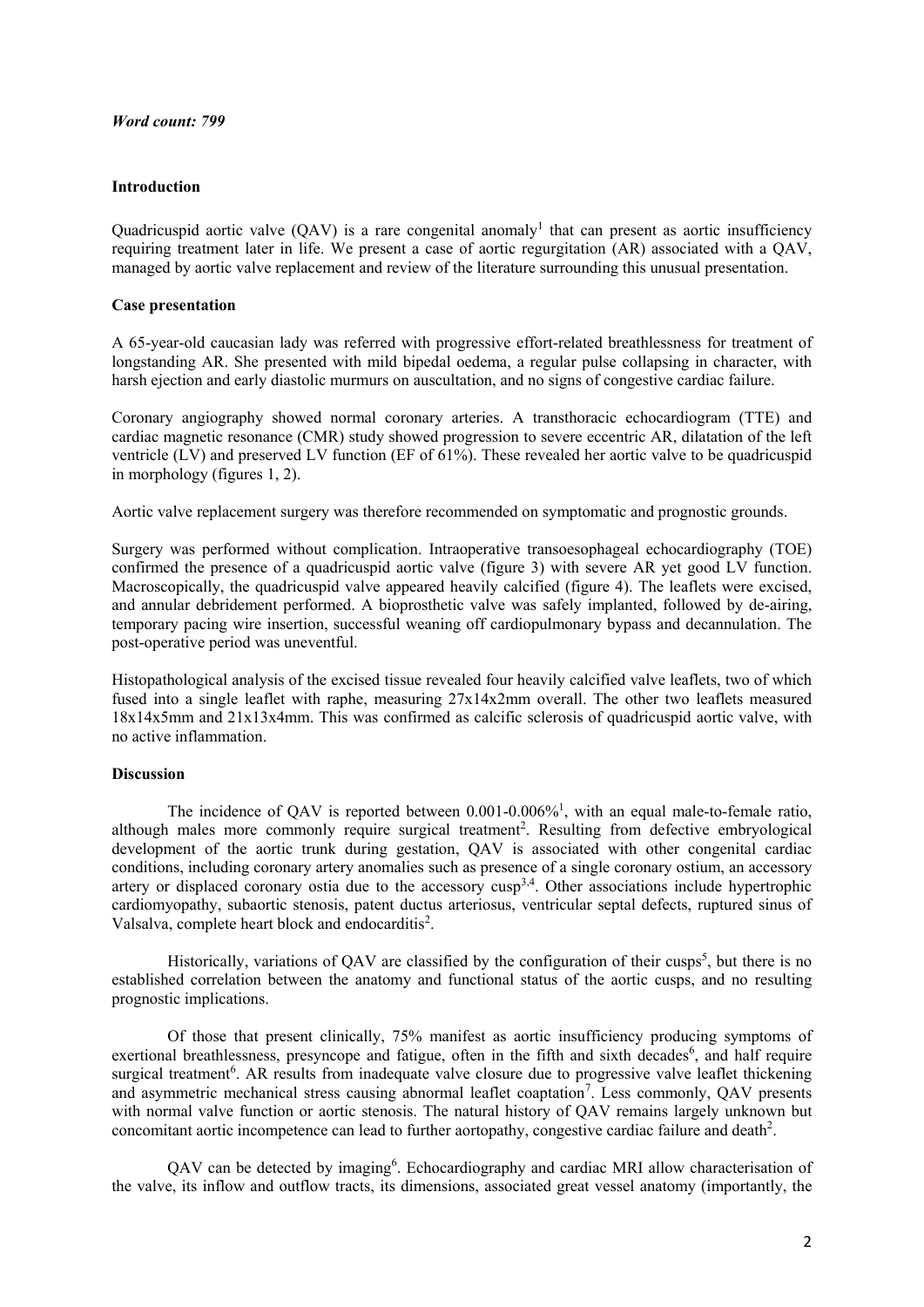aortic root and arch), quantification of flow and ventricular volumes and function. QAV is suggested by an 'X' shape seen on short-axis TTE view of the aortic valve $\delta$ , more visibly on TOE.

Particularly important for surgical management, is to delineate valvular anatomy and identify displacement of the coronary ostia to avoid obstructing coronary blood flow during valve surgery<sup>9</sup>. Coronary angiography or multidetector coronary CT (MDCT) is therefore recommended in the preoperative assessment of  $QAV^{10}$ .

Non-operative treatment includes medical management of symptoms and secondary prevention of cardiac failure. Long-term survival is good in patients who do not develop any haemodynamic compromise<sup>2</sup>.

Aortic valve surgery provides the best long-term survival in QAV with valve insufficiency<sup>2</sup>. The most common indication for surgery is severe  $AR^{2,6}$ . Although intraoperative findings ultimately dictate surgical strategy, aortic valve replacement using a bioprosthetic valve is preferable to valve repair<sup>1</sup>. Furthermore, valve replacement permits histopathological analysis to exclude concurrent microscopic valve disease.

Aortic valve repair is feasible. Tricuspidization restores normal geometry to the leaflets and functional aortic annulus, restoring a normal surface of coaptation<sup>1</sup>. However, such techniques are often reserved for the paediatric population and patients that benefit from avoiding a prosthetic valve, depending on specific QAV morphology and functional status.

Alternatively, subcoronary aortic valve replacement with a patient's own pulmonary valve (the Ross procedure), has been reported as an effective treatment for QAV to mitigate the risk of aortic root dilation<sup>2,11</sup>. However, the true risk of such complications is unknown and more research is needed to establish the long-term sequelae, before supporting this recommendation $1,12$ .

## **Conclusions**

Early detection and diagnosis of QAV has significant implications for treatment. Delineating specific QAV morphology and identifying any associated structural abnormalities is vital to avoid complications and determine the most effective treatment strategy. Aortic valve surgery is the definitive treatment in patients who develop severe aortic valve regurgitation secondary to QAV.

### **References**

- 1. Idrees J, Roselli E, Arafat A, Johnston D, Svensson L, Sabik J et al. Outcomes after repair or replacement of dysfunctional quadricuspid aortic valve. J Thorac Cardiovasc Surg. 2015;150(1):79-82.
- 2. Tsang M, Abudiab M, Ammash N, Naqvi T, Edwards W, Nkomo V et al. Quadricuspid Aortic Valve. Circulation. 2016;133(3):312-319.
- 3. Bogers A, Gittenberger-de Groot A, Poelmann R, Péault B, Huysmans H. Development of the origin of the coronary arteries, a matter of ingrowth or outgrowth?. Anatomy and Embryology. 1989;180(5):437-441.
- 4. Yassine N, Shahram J, Body S. Pathogenic Mechanisms of Bicuspid Aortic Valve Aortopathy. Frontiers in Physiology. 2017;8.
- 5. Hurwitz L, Roberts W. Quadricuspid semilunar valve. The American Journal of Cardiology. 1973;31(5):623-626.
- 6. Tutarel, O. The quadricuspid aortic valve: a comprehensive review. The Journal of Heart Valve Disease. 2004;13(4), 534-537.
- 7. Yuan S. Quadricuspid Aortic Valve: A Comprehensive Review. Brazilian Journal of Cardiovascular Surgery. 2016;31(6):454–460.
- 8. Jagannath A, Johri A, Liberthson R, Larobina M, Passeri J, Tighe D et al. Quadricuspid Aortic Valve: A Report of 12 Cases and a Review of the Literature. Echocardiography. 2011;28(9):1035- 1040.
- 9. Savino K, Quintavalle E, Ambrosio G. Quadricuspid aortic valve: A case report and review of the literature. Journal of Cardiovascular Echography. 2015;25(3):72.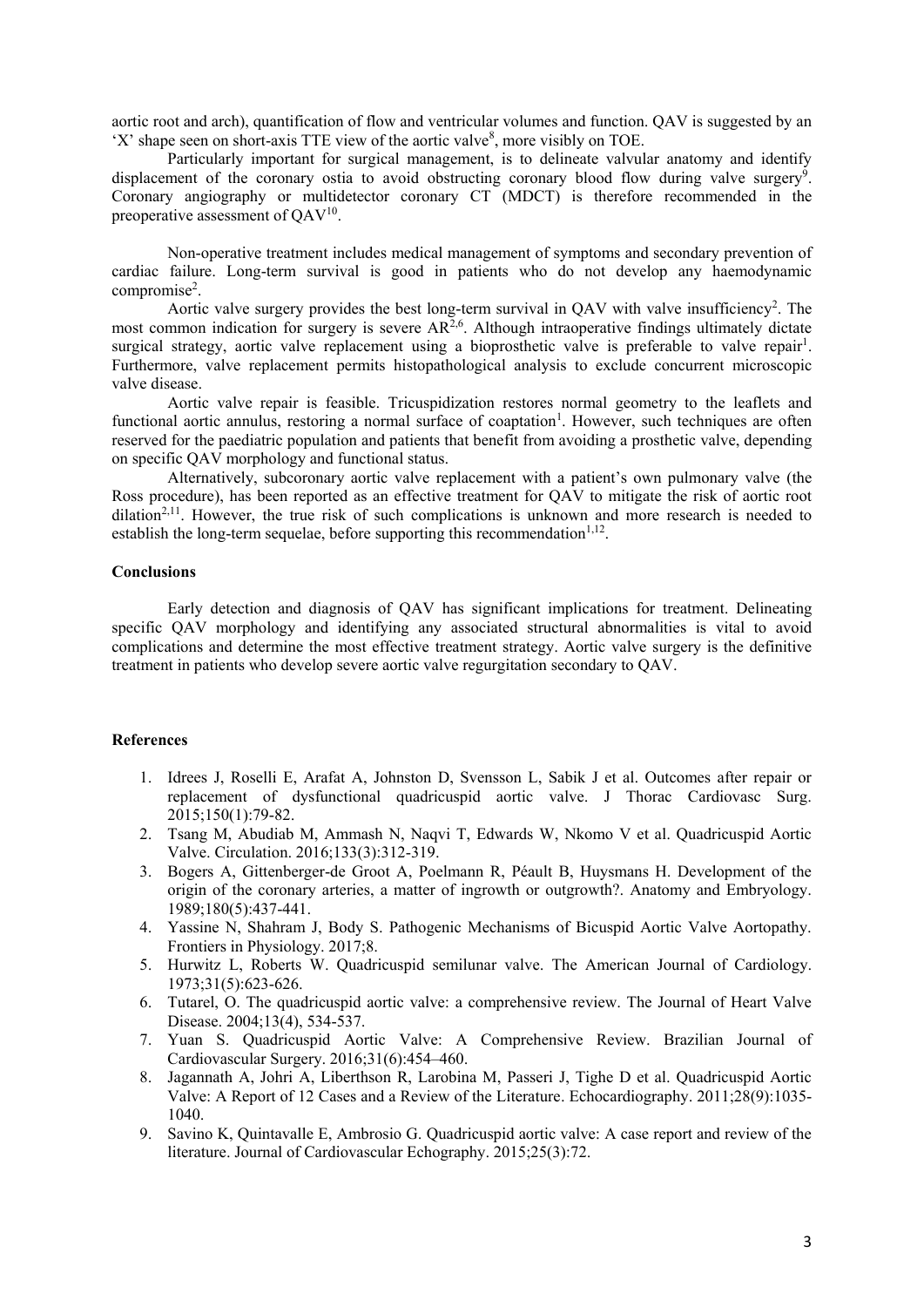- 10. Douglas H, Moore M, Purvis J. Comprehensive assessment of a quadricuspid aortic valve and coronary arteries by multidetector cardiac CT. Heart. 2012;98(24):1838-1838.
- 11. Misfeld M, Christiansen F, Sievers HH. Ross procedure in a quadricuspid aortic valve. Ann Thorac Surg. 2005;80:1110-1.
- 12. Timperley J, Milner R, Marshall A, Gilbert T. Quadricuspid aortic valves. Clinical Cardiology. 2002;25(12):548-552.

**Tables** None.

**Figures**

Figure 1. TTE.

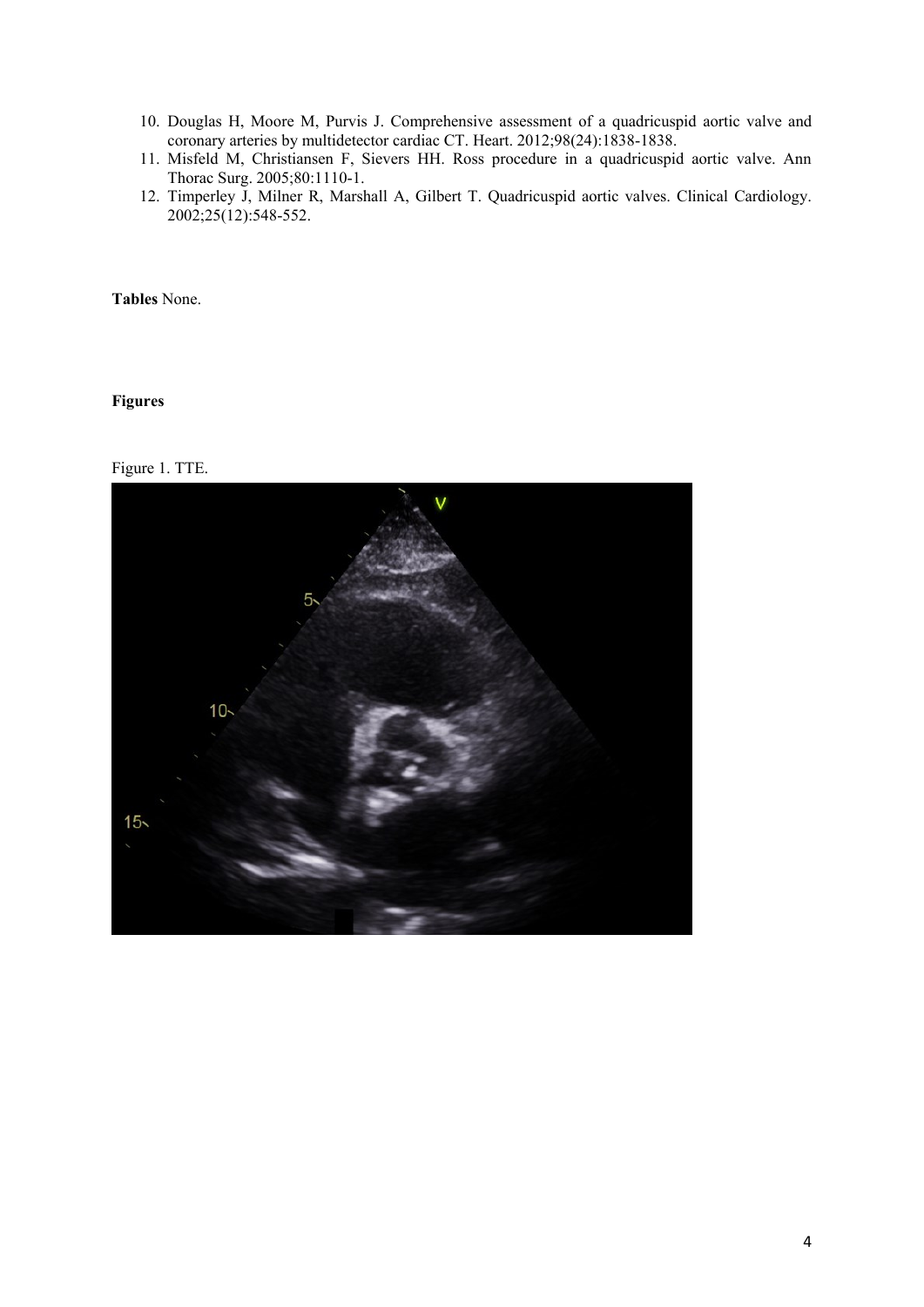Figure 2. CMR.



Figure 3. TOE.